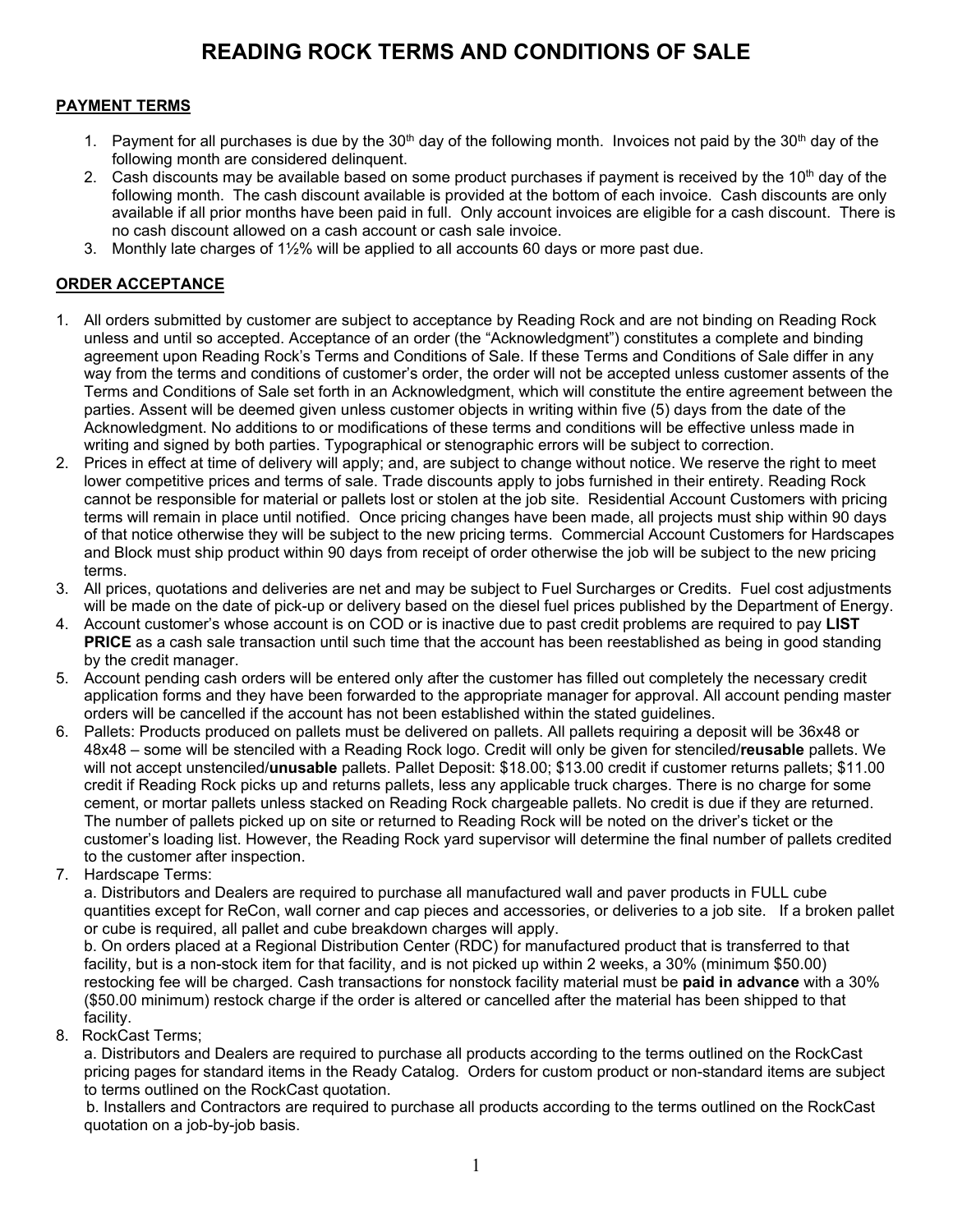c. Once a RockCast quotation or purchase order has been accepted, the pricing for the product and freight will be protected up to 6 months from that date. If the product has not shipped within that 6-month period, pricing for the product and freight will be subject to the pricing at the time of shipment. At any time, allowable fuel and other surcharges can be applied.

#### **SPECIAL/NONSTOCK ORDERS**

#### Non-Account Customers:

- 1. A signed quotation must be filled out completely with delivery date and all quantities, color, pricing, approved shop drawings if applicable, delivery and freight charges. Production cannot be scheduled, and delivery date cannot be set until all required information has been provided.
- 2. Before an order for special/non-stock items will be processed, the entire payment as well as any corresponding set up or freight charges on the order must be received. An Acknowledgment must be entered into the system. C.O.D. deliveries are not acceptable.
- 3. An order for special/non-stock items may not be canceled once it is received by either the purchasing or manufacturing departments.
- 4. Nonstock/special order items manufactured by Reading Rock will be available for pick up or delivery as mutually agreed upon from receipt of full payment unless otherwise stated at the time of quotation. The customer is responsible for payment of any nonstock/special order materials that are manufactured and not utilized on the job as well as any mold charges or color setup charges. PAYMENT IS NOT REFUNDABLE!
- 5. Nonstock/special order items must start shipping within 14 21 calendar days of their manufacturing. If remaining product is not shipped within 30 days from the expected ship date, the balance of material will be billed in full and payment will be due upon Reading Rock's standard terms. Material remaining after 30 days will be subject to a \$25 per pallet, per month storage fee. After 60 days from the date of the invoice, all outstanding invoices for materials will be considered past due and subject to finance charges. No shipments will be scheduled without these invoices paid in full. If materials are not picked-up or delivered within 75 days from the date of the invoice, Reading Rock may at its discretion, dispose of the materials and hold customer responsible for the costs of such disposal in addition to all outstanding invoices, including storage fees and monthly late charges.

#### Account Customers (in good standing):

- 1. A signed quotation must be filled out completely, with delivery date and all quantities, color, pricing, approved drawings, if applicable, and freight charges. Production cannot be scheduled, and delivery date cannot be set until all required information has been provided.
- 2. Before the order will be processed or put into the production schedule, an acknowledgment order with all required job information must be entered into the system. Information to process a N.O.C. (Notice of Commencement) may be required for all projects sold direct to an installer or contractor.
- 3. The order may not be canceled once it is received by either the purchasing or manufacturing departments.
- 4. After the job is complete, any unused quantity of material will be invoiced. The customer will be notified that they have 14 days to pick up/deliver the material at which time it will be disposed of or put into available inventory for resale. Reading Rock cannot be responsible for materials that have **not** been picked up or delivered within the specified 14 day time frame. Reading Rock cannot be used as a storage facility.
- 5. Nonstock/Special Order hardscape and block products manufactured by Reading Rock will be available for pick up or delivery based on the mutually agreed upon delivery date from receipt of the signed order unless otherwise noted by Reading Rock at the time of quotation or at the time the order is placed. The customer is responsible for payment of any nonstock/special order materials that are manufactured and not utilized on the job as well as any mold and color change charges.
- 6. Nonstock/special order items must start shipping within 14 21 calendar days of their manufacturing. If remaining product is not shipped within 30 days from the expected ship date, the balance of material will be billed in full and payment will be due upon Reading Rock's standard terms. Material remaining after 30 days will be subject to a \$25 per pallet, per month storage fee. After 60 days from the date of the invoice, all outstanding invoices for materials will be considered past due and subject to finance charges. No shipments will be scheduled without these invoices paid in full. If materials are not picked-up or delivered within 75 days from the date of the invoice, Reading Rock may at its discretion, dispose of the materials and hold customer responsible for the costs of such disposal in addition to all outstanding invoices, including storage fees and monthly late charges.

#### **RETAINAGE**

Without prior written authorization, Reading Rock does not allow for retainage on payment of invoices. All invoices are to be PAID IN FULL. Any disputes over pricing or problems with invoices will be handled on an individual basis and credit issued in the form of a credit invoice. Failure to keep your account current could jeopardize future deliveries.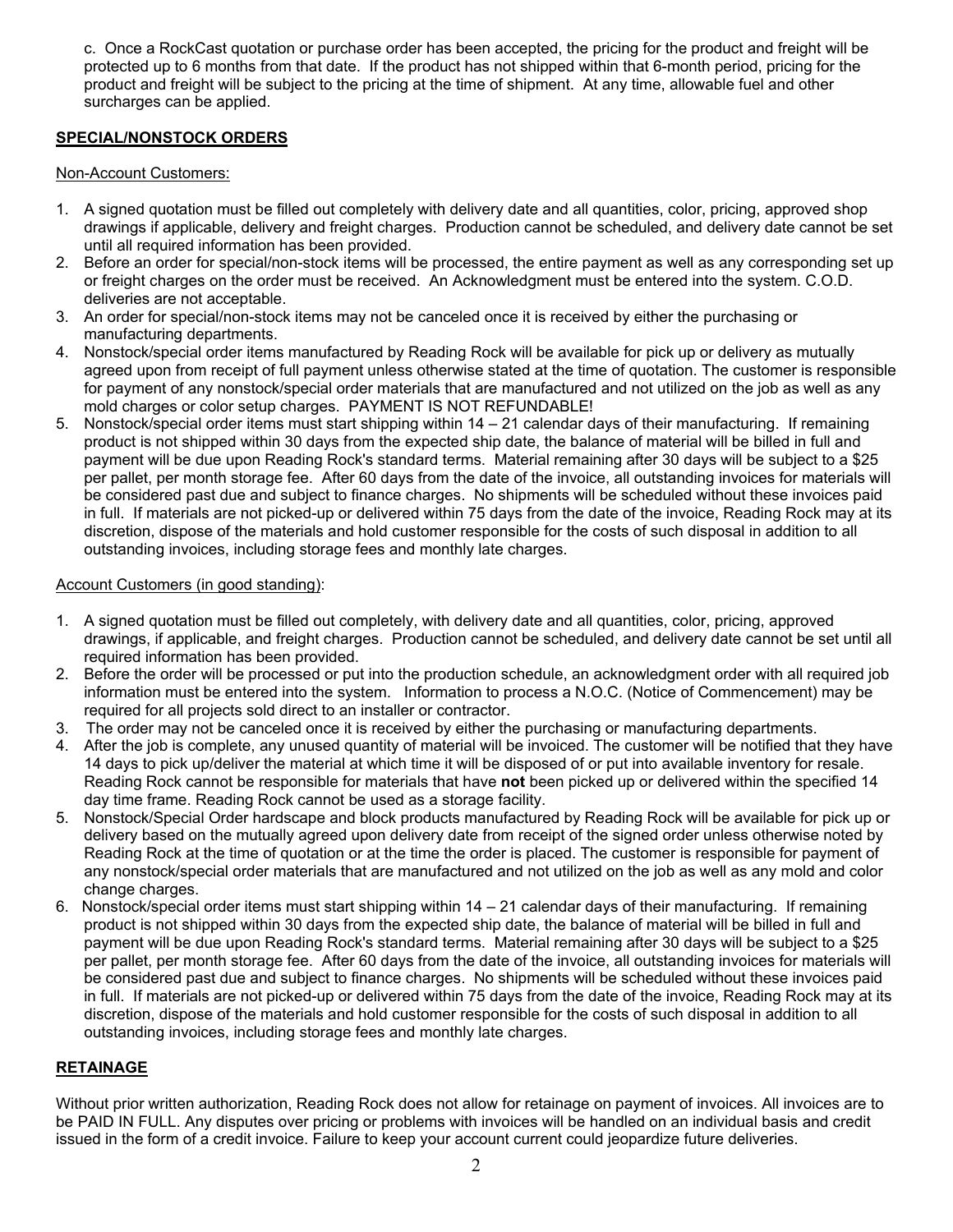#### **APPLICABLE LAW**

The laws of the State of Ohio shall govern the construction and performance of this agreement. Any action brought pursuant to this agreement must be brought and prosecuted as to all parties in, and each of the parties' consents to service of process, personal jurisdiction and venue in, the state and federal courts of general jurisdiction located in Hamilton County, Ohio.

#### **WARRANTY**

READING ROCK WARRANTS TO THE CUSTOMER THAT THE GOODS FURNISHED UNDER THE AGREEMENT WILL CONFORM TO THE EXPRESS WRITTEN WARRANTY GIVEN BY READING ROCK TO THE CUSTOMER AND ATTACHED HERETO AS EXHIBITS A, B AND C. **NOTE: NON-RESIDENTIAL APPLICATIONS ARE WARRANTED TO FIVE YEARS UNDER EXHIBIT B.** THIS WARRANTY IS EXPRESSLY IN LIEU OF ALL OTHER WARRANTIES, EXPRESS OR IMPLIED, AND READING ROCK MAKES NO WARRANTY AS TO MERCHANTABILITY OR FITNESS OF THE GOODS SOLD FOR ANY PARTICULAR PURPOSE, PARTICULARLY AS TO RESULTS OBTAINABLE BY THE CUSTOMER, OR ITS CUSTOMERS OR ASSIGNS IN THE USE OF SUCH PRODUCTS. ANY SAMPLES PROVIDED ARE NOT TO BE CONSIDERED WARRANTIES OF GOODS. READING ROCK'S LIABILITY AND THE CUSTOMER'S EXCLUSIVE AND SOLE REMEDY FOR BREACH OF WARRANTY WILL BE LIMITED TO REPLACEMENT OF THE GOODS, OR, AT READING ROCK'S OPTION, REFUND OF THE PURCHASE PRICE OF ANY GOODS. READING ROCK CANNOT GUARANTEE THAT THE COLOR OF ANY REPLACEMENT GOODS WILL MATCH THE COLOR OF THE DEFECTIVE GOODS OR OF ORIGINAL GOODS WHICH ARE NOT REPLACED, AND REPLACEMENT LABOR IS NOT INCLUDED. READING ROCK WILL HAVE NO LIABILITY BEYOND THE PURCHASE PRICE NOR WILL READING ROCK BE LIABLE FOR ANY SPECIAL, CONSEQUENTIAL, INCIDENTAL, OR INDIRECT DAMAGES INCURRED IN CONNECTION WITH THE PURCHASED GOODS. READING ROCK DOES NOT ASSUME OR AUTHORIZE ANY OTHER PERSON TO ASSUME ANY OTHER LIABILITY IN CONNECTION WITH THE GOODS PURCHASED UNDER THE AGREEMENT. NO CLAIMS OF DAMAGE OR SHORTAGE WILL BE CONSIDERED BY READING ROCK UNLESS NOTED UPON DELIVERY OR MADE WITHIN 48 HOURS AFTER RECEIPT OF SHIPMENT BY THE CUSTOMER AND ACCOMPANIED BY READING ROCK'S INVOICE AND/OR PRODUCTION NUMBER TAG INFORMATION. ALL PURCHASED PRODUCTS WILL HAVE A WARRANTY THAT MATCHES THAT MANUFACTURER.

IF THERE IS CONCERN THAT ANY PRODUCT RECEIVED IS DEFECTIVE OR NOT IN COMPLIANCE WITH THE ORDER SPECIFICATIONS, DO NOT INSTALL IT. CONTACT A READING ROCK REPRESENTATIVE IMMEDIATELY TO RESOLVE ANY SUCH CONCERNS. ANY PRODUCT INSTALLED WILL BE DEEMED ACCEPTED BY CUSTOMER AND THERE WILL BE NO REFUNDS OR CREDITS MADE BY READING ROCK.

READING ROCK EXTENDS NO WARRANTY COVERAGE OF ANY TYPE WITH RESPECT TO (I) ANY PRODUCTS SOLD BY READING ROCK ON AN "AS IS" BASIS, SUCH AS "OVERRUNS", "SECONDS" AND "IRREGULARS", OR (II) ANY PRODUCTS SOLD BY READING ROCK BUT NOT MANUFACTURED BY READING ROCK. WITH RESPECT TO ANY PRODUCTS SOLD BY READING ROCK BUT NOT MANUFACTURED BY READING ROCK, CUSTOMERS SHOULD CONTACT THE MANUFACTURER OF THE PRODUCT FOR FURTHER INFORMATION REGARDING THE TERMS AND CONDITIONS OF THE PRODUCT'S WARRANTY, IF ANY. THAT MANUFACTUER'S WARRANTY AND TERMS WILL APPLY FOR PRODUCTS FOR WHICH THERE IS A WARRANTY, READING ROCK HEREBY ASSIGNS THE MANUFACTURER'S WARRANTY TO THE CUSTOMER TO THE FULLEST EXTENT POSSIBLE.

#### **PURCHASE MONEY SECURITY INTEREST**

To secure payment and performance of all obligations, any customer that receives an extension of credit from Reading Rock, whether or not pursuant to a duly completed credit application, hereby grants Reading Rock a continuing purchase money security interest in all goods purchased by such customer from Reading Rock, wherever sold, directly or indirectly, to or for the benefit of the customer by Reading Rock, wherever located, now owned and hereafter acquired, until invoices for those goods have been fully paid. If requested, the customer shall execute financing statements or other documents required to perfect such security interest. The customer will not subject the collateral to any adverse encumbrance or lien, or sale or other transfer other than as approved in writing by Reading Rock. The goods will remain personal property regardless of how they are affixed to customer's real property and Reading Rock reserves a purchase money security interest in the goods until the purchase price has been fully paid. The customer agrees to execute, and hereby appoints Reading Rock as its attorney-in-fact to execute and file on customer's behalf, any documents requested by Reading Rock which is necessary for attachment and perfection of its security interest. If the customer defaults, Reading Rock will have all the rights of a secured creditor under the Uniform Commercial Code as enacted in Ohio.

#### **DISTRIBUTION**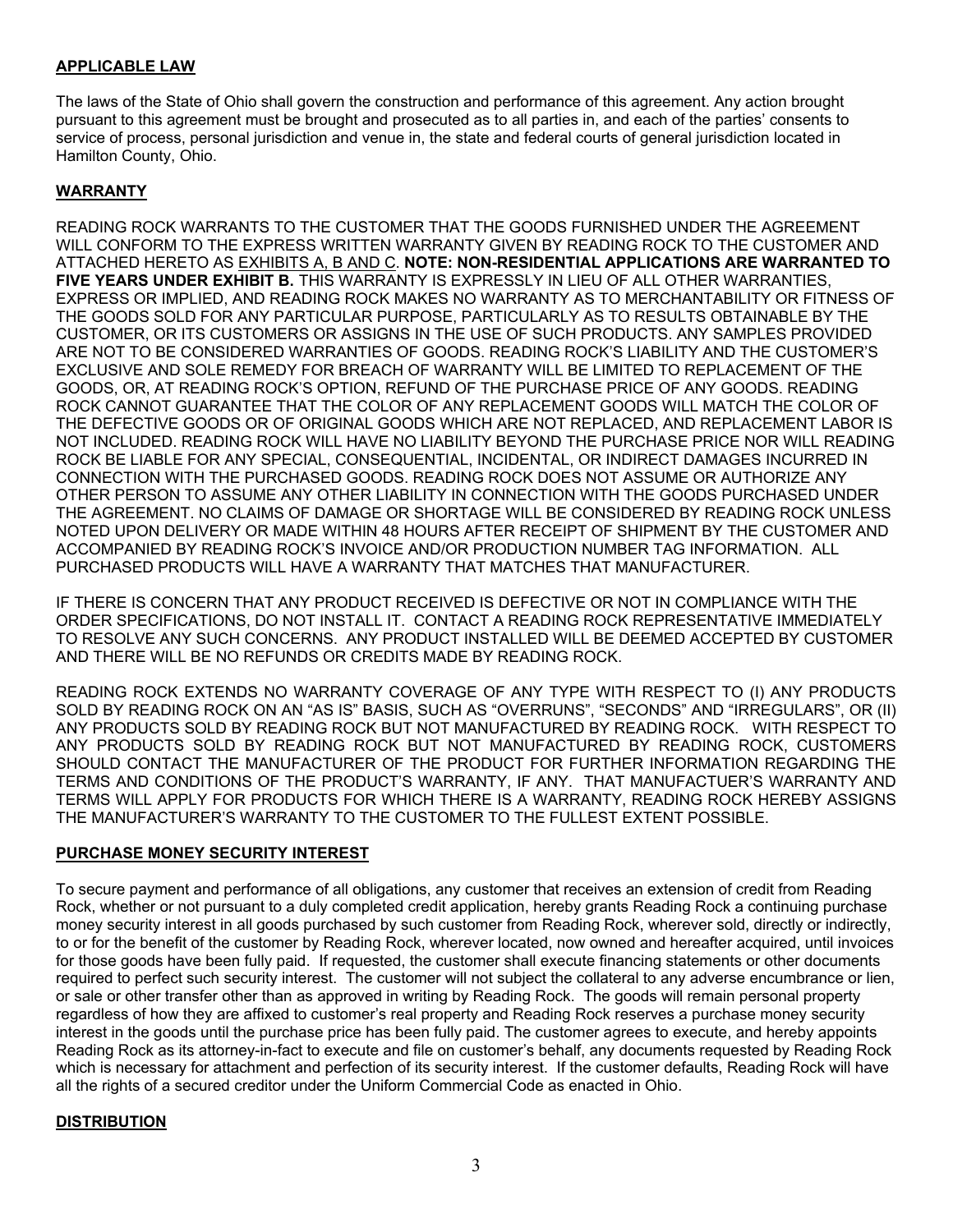- 1. Reading Rock cannot be responsible for material and/or quantity discrepancies if customer has verified and signed loading list or customer has no one on site or readily available to sign loading list. **Customer has 48 hours to reasonably notify Reading Rock of any problems with a delivery by speaking personally to a customer service associate**. Messages left on voice mail will not be honored.
- 2. Prices are based on full truckload quantities, 9 pallet spaces or more per release and locally only. Multiple releases by one customer on one truck, regardless if the truck is full (9 pallet spaces or more) or not, shall be invoiced as separate LTL deliveries. Unloading is at the expense of customer unless otherwise agreed in writing at the time of the order. Vans are not available and such requests cannot be accommodated. Outside of local deliveries, zone charges apply.
- 3. At the time the order is released by the customer, it is assumed that both the job site is ready for materials and there is proper access for our trucks and/or vehicles.
- 4. Reading Rock trucks will not leave the road unless the "delivery beyond curb" charge has been paid. The material will be set by the curb with a moffett or "boomed" as far into the job site as possible. If the customer pays the "beyond the curb" delivery charge, the following will apply:

 a) Customer must sign the release at the bottom of the loading list with the understanding that if any damage to the property may occur; it is not Reading Rock's responsibility.

 b) If the driver determines in the driver's sole opinion that leaving the road is unsafe, would cause excessive damage to the property, cause damage to neighboring property, put Reading Rock's equipment in danger, or cause Reading Rock equipment to get stuck, the driver will deliver material to the curb and the "beyond the curb" delivery charge will be refunded.

- 5. Due to previous job site conditions, Reading Rock cannot be responsible for mud that may be deposited on driveways, walkways, or roads.
- 6. Due to the obvious weight of equipment and product, Reading Rock cannot be responsible for ruts or damage to property.
- 7. It is the customer's responsibility to inform Reading Rock of the cancellation of any scheduled shipment due to weather or job site conditions. Failure to so notify Reading Rock will result in delivery of material to the nearest accessible location on the job site or, at the request of the customer, the shipment shall be returned to a Reading Rock facility and the customer shall be assessed a minimum \$225.00 dry run charge. Orders must be cancelled by speaking personally to a customer service representative. Messages left on voice mail after the switchboard closes (4:30 p.m. during the week and on weekends) will not be honored. **In any case, the customer will be charged a handling fee if a load is held, cancelled, or changed once the truck has been loaded.** Such fee shall be determined by Reading Rock's Distribution Manager. Deliveries outside of the local region cannot be returned. Delays in unloading or the transfer of the material to another site will be subject to additional charges. Unloading of deliveries is the responsibility of the contractor unless agreed to in writing prior to the delivery.
- 8. A maximum of 30 minutes unloading time after arrival at the job is provided by Reading Rock. Extra time for special unloading requirements, waiting on the job, moving materials or other services performed will be billed at the hourly rate in accordance with the current rate schedule.
- 9. Materials will be positioned as close to the project as reasonably possible at the time of delivery if the "delivery beyond curb" charge has been paid.
- 10. For the purpose of safety, drivers are not allowed to place material on scaffolding or floors, into an excavated area they cannot clearly see, over fences, walls, wire, or any other areas they determine to be unsafe.

#### **SCHEDULING**

- 1. Deliveries are scheduled only **AFTER** an order has been placed and released to dispatch. We do not hold or reserve trucks for future orders.
- 2. Cash sale deliveries will be scheduled only **after full payment in advance** has been received. Drivers do not collect any method of payment.
- 3. Any changes to an original order may delay shipment of that order. No changes to an order can be made once the release has been dispatched to the driver for loading without incurring a change order fee of \$150.00
- 4. Reading Rock will attempt to accommodate specific requests for equipment, but specific equipment cannot be guaranteed. Please note that such requests may cause delays in the scheduling of the delivery.
- 5. "Day One" for determining delivery standards, begins at 7:30 a.m. and ends at 4:00 p.m. Subject to the provisions of 9. below, orders received after 4:00 p.m. are considered next day's business.
- 6. All deliveries are scheduled to arrive at the job site as early as 6:00 a.m. and as late as 7:00 p.m. Monday through Friday. There are no scheduled Saturday or Sunday deliveries.
- 7. Any special requirements and/or directions should be discussed at the time the order is placed.
- 8. For local deliveries, full load releases will be scheduled in the morning. Partials and retail deliveries will most likely be scheduled in the afternoon or combined with other partials and may be delivered in the morning at the discretion of the dispatcher. Expedited delivery is offered when available, in accordance with the current rate schedule.
- 9. Commercial Block account customers will receive next day delivery in Zone 1 when the order is placed with customer service by 12:00 noon pending available trucks. Hardscape account customers will receive 2 day delivery in Zone 1 when the order is placed with customer service by 12:00 noon pending available trucks. Brick/Building Material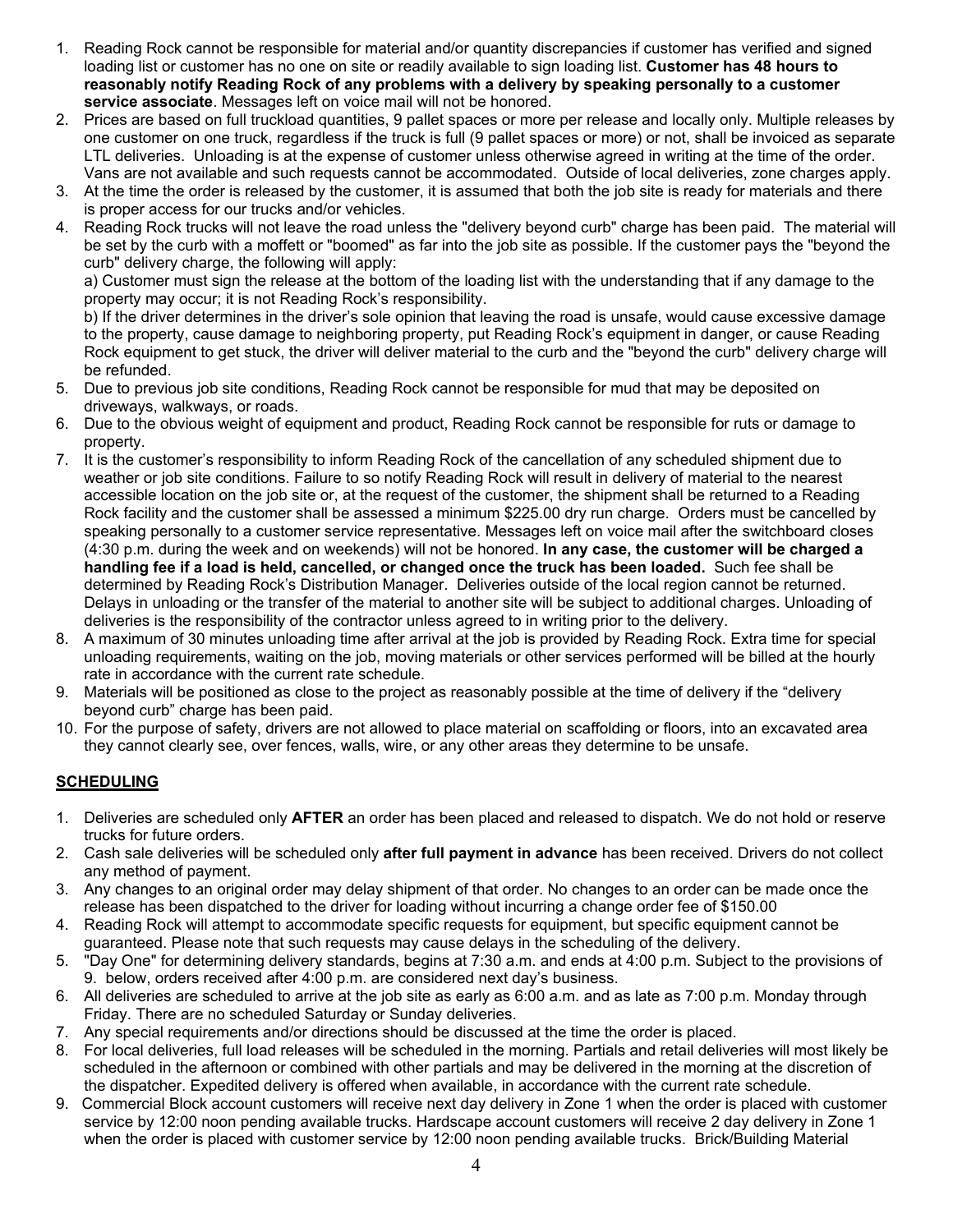account customers will receive 3 day delivery in Zone when the order is placed with customer service by 12:00 noon pending available trucks. A customer requesting a change to an order that is already staged or loaded for delivery will incur a handling fee determined by the Distribution Manager. All Non-Zone 1 deliveries should be placed at least four days before the material is needed. Reading Rock is not responsible for the acts of contracted outside carriers and delivery times are approximate and cannot be guaranteed. While most loads are delivered within two business days after leaving the manufacturing facility, early planning and utilizing job site storage is recommended.

10. Requests for material and/or pallet "pick ups" will be scheduled in 5 days or less, weather permitting. "Expedited" pick up requests will be charged at the current rate.

### **DELIVERY**

Due to the many variables associated with deliveries, all delivery dates and times stated by Reading Rock are **approximate** dates and times only and estimated in good faith to the best of Reading Rock's ability. Time shall not be deemed to be of the essence in making delivery under an order unless specifically agreed to in writing by Reading Rock. Reading Rock shall not be liable for any failure to perform or for any delay in the delivery or shipment of products, or for any damages or costs of any kind or nature suffered by customer due to such failure or delay, when it is directly or indirectly caused by acts of God, acts of customer, war, riots, fires, explosions, floods, strikes, lockouts, injunctions, accidents, weather, traffic, government interference, failure in production or production equipment, inability to obtain adequate fuel or power, shortage of raw materials, common carriers available for hire, labor or storage facilities, independent acts of any common carrier, (including Ryder Logistics) or any other cause or causes beyond the reasonable control of Reading Rock.

#### **RETURNS/SPECIAL ORDER POLICY**

Due to natural variations inherent in our products, it is essential that you look at more than one piece to see the range of color, shading, and texture. Selections should be made from a representative sampling, and when possible, from an existing project. Once products are installed, we can no longer be responsible for selection. Before ordering, quantities should be checked against job site conditions. Factors out of our control that do affect materials required are: job conditions, weather conditions, workmanship, plan changes, job site theft, and job site supervision.

**We, therefore, cannot guarantee any takeoffs due to the extreme number of variables outside of our control.** 

#### THE FOLLOWING ARE **NOT** RETURNABLE FOR CREDIT:

- 1. All bag goods including mortar, cement, and sand
- 2. Special order/non-stock items
- 3. Chemicals, powders, cleaners, and sealers
- 4. All sale items, seconds, and overrun materials
- 5. Cut to length geogrid and filter fabric
- 6. **RESTACKED**, muddy, or damaged cubes of products.
- 7. **LESS THAN FULL CUBES** of brick and paver products.
- 8. Items out of their original packaging as well as any material not on the Reading Rock stock list.
- 9. Unstenciled/unusable pallets.
- 10. Any material in unsellable condition as determined by yard/warehouse personnel
- 11. Cash sale material and pallet returns without an invoice copy

Due to the inherent nature of products, Reading Rock utilizes a 5% allowance for "chipped" and/or cracked materials. "Chipped" materials in quantities above 5% of the order will be exchanged at no charge and no credit will be issued. Full credit will be issued for materials deemed to be defective due to manufacturing processes that are defective beyond the 5% allowance.

All returned items will be inspected before acceptance of the return. Due to multiple sizes typically used in most Europa, Courtyard, and Recon walls and the additional sorting labor necessary, all undamaged Europa, Courtyard, and Recon items will be restocked at a 30% (\$30.00 minimum) re-stocking charge.

All other stock block, hardscape, and resale will be accepted with a 20% (\$20.00 minimum) re-stocking charge. A receipt dated within 60 days from purchase must accompany returns. A receipt dated within 30 days of last delivery must accompany returns for large commercial projects. Any cash refund over \$50.00 will be issued in the form of a check and mailed to the customer. For all account customers, any credit derived from the returning of material or pallets will be credited to the account unless approved by a Reading Rock manager.

RockCast manufactures custom cast stone to ASTM 1364 and architectural machine-made units to ASTM C90. Due to the nature of these specifications along with specific installation requirements, allowances for waste and rejection are based on each of those ASTM specifications. For specific tolerances and waste, please reference those specifications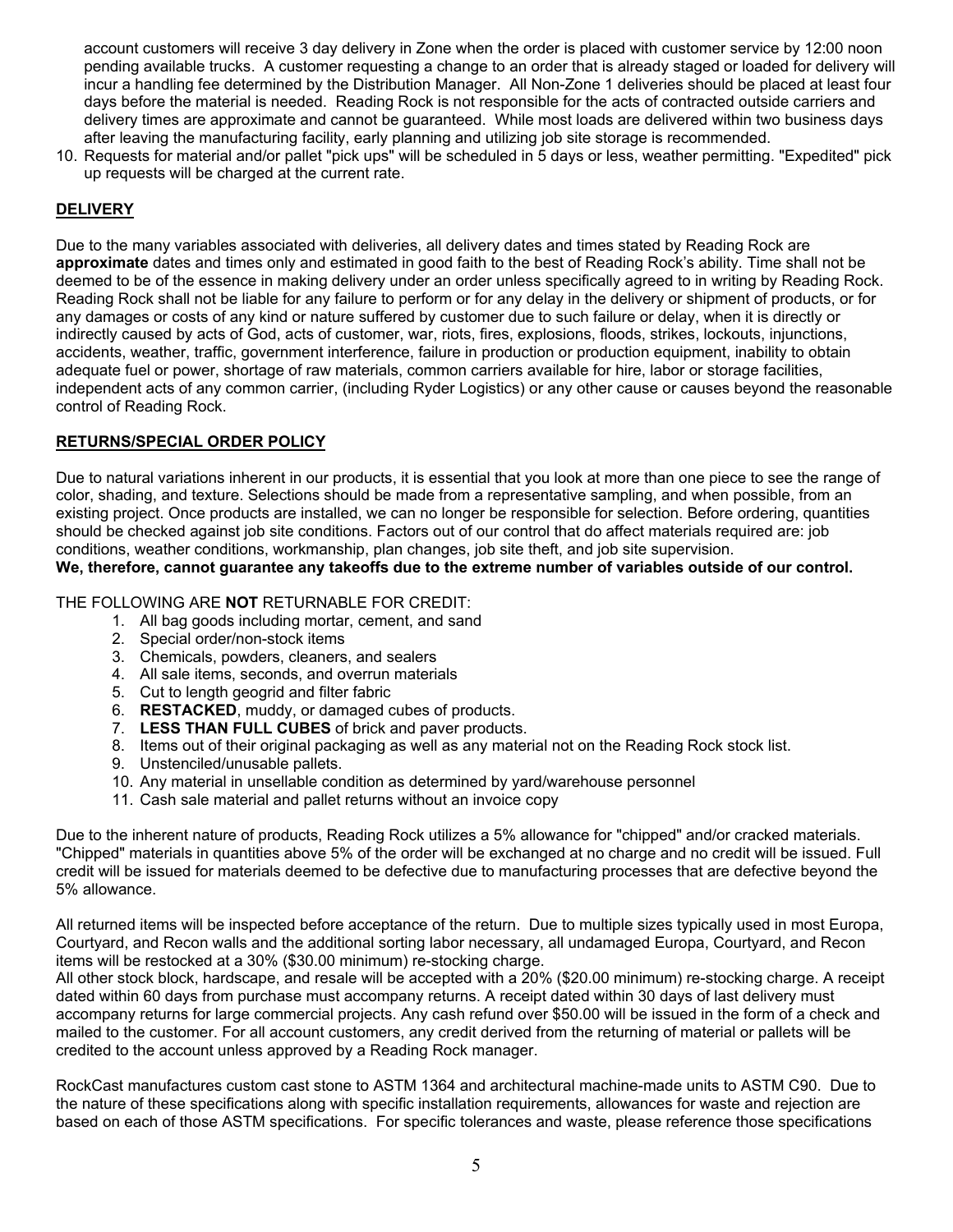and the RockCast product information at Reading Rock's website www.readingrock.com. Returns of any RockCast product will not be accepted without prior written consent of the Company.

#### **A PRODUCTS RETURNED THAT ARE NOT RESTOCKABLE OR REMAIN FROM A SPECIAL ORDER THAT HAS BEEN CANCELLED WILL BE SUBJECT TO A DISPOSAL FEE.**

#### **Material/Pallet Pick Up Qualifications**

- 1. Drivers will only pick up stenciled Reading Rock pallets.
- 2. A prior request for material/pallet pick up must include the number of pallets or cubes to be picked up so that Reading Rock may have available space on the truck. If all the pallets/material requested for pick up do not fit on the truck, Reading Rock will return to pick up the balance at no charge to the customer.
- 3. If requested by the customer, Reading Rock drivers will pick up for return any pallets or materials (according to the Return/Special Order Policy) while they are making a scheduled delivery to the same job site, at no charge, with the following stipulations:
	- a) The customer makes a request to the driver.
	- b) There is available space and weight allowance on the truck.
	- c) The truck is not scheduled for another pick up.
	- d) Pallets are properly stacked and accessible.
	- e) Materials are properly stacked on pallets and accessible.
- 4. While making a scheduled delivery, if all the pallets/materials requested for return do not fit on the truck, the customer has the following options:
	- a) Call customer service for a scheduled pick up and incur a \$75.00 stop charge plus truck time.

 b) Wait for the next scheduled delivery, at which time materials may be picked up at no charge with the above stipulations.

- c) Call Customer Service for "Expedited Pick Up" at \$125.00 plus truck time.
- 5. Reading Rock trucks do not pick up or give credit for the following:
	- a) Non-stock material.
	- b) Special ordered materials, including all architectural (colored) block and RockCast pallets.
	- c) **RESTACKED**, muddy, or mortar splattered cubes of material.
	- d) Pallets of refuse.
	- e) Material not purchased from Reading Rock.

 Any of the above materials, which are returned on a Reading Rock vehicle, will be taken directly to the dump and disposed of. No credit will be issued; and, the material will not be stored for future pick up or delivery. In addition, the customer will be charged for hauling, yard time, and disposal of all materials in such amounts as determined by Reading Rock's Distribution Manager.

- 6. If a representative of the customer is not on site, all materials and/or pallets to be picked up by Reading Rock equipment are to be readily marked, stacked, and segregated from materials that are to remain on the job site. Reading Rock will not be responsible for mistakenly picking up still needed materials otherwise.
- 7. Due to job site conditions, and weather conditions, Reading Rock cannot be responsible for breakage while trying to pick up materials requested by the customer. The driver will not clean up and no credit will be given. Any truck charges will apply.
- 8. Picked up material may be delivered to another job site in the same subdivision for a stop charge and any additional truck time. Material may be picked up and delivered to another job site outside of the subdivision according to the rate schedule.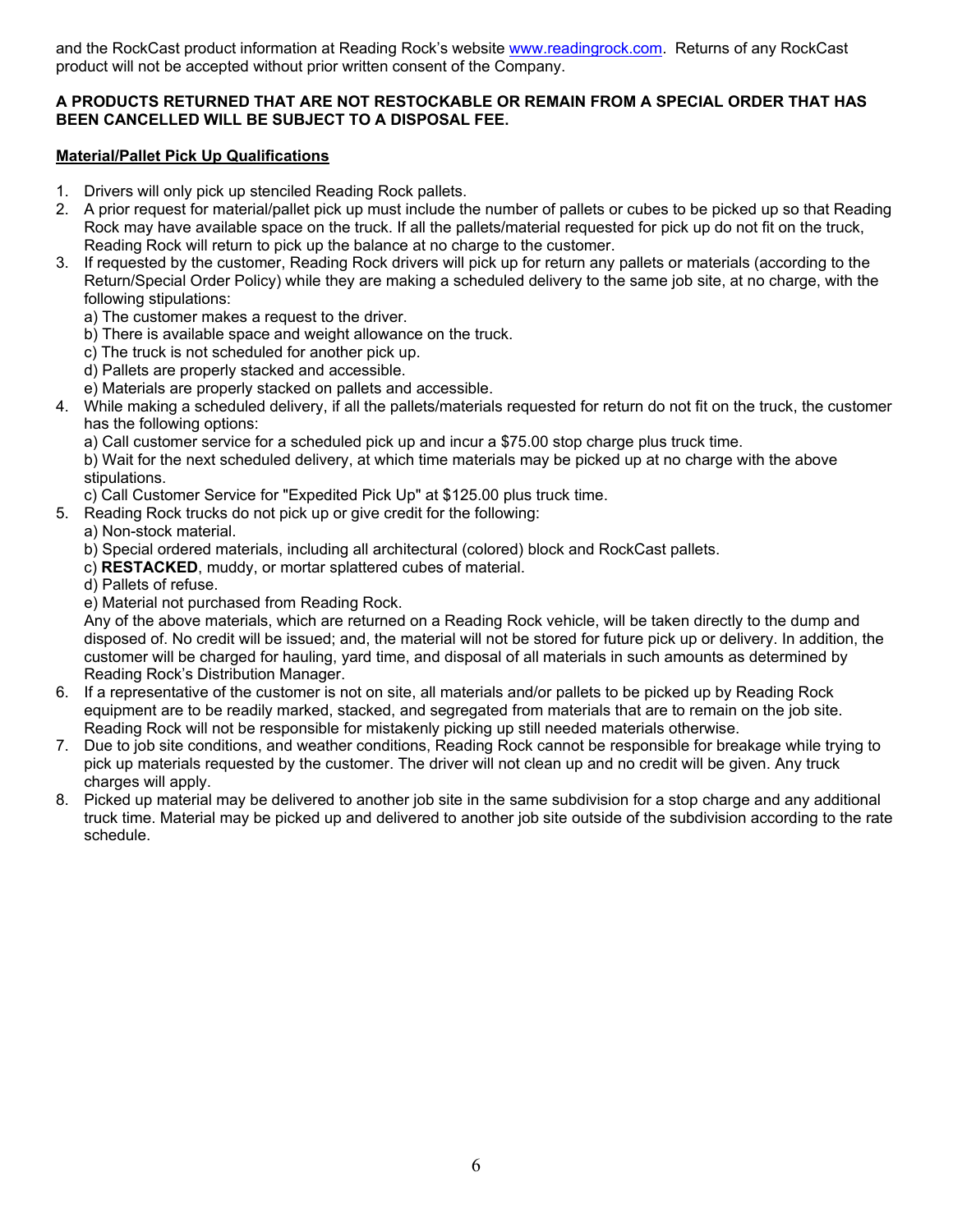#### **Zone 1 Cincinnati Region Deliver Rates for Block, Walls and Pavers:**

**(**Zone 1 Dayton, Indianapolis and Louisville Regional Distribution Center (RDC) delivery rates vary. Phone RDCs for local quote)

# **FULL LOADS in the Cincinnati Region and Zones**

9 to 13 pallet spaces plus appropriate zone charge. Recon and RockCast products are sold F.O.B. Tri-County Facility. Full load deliveries in Zone 1 are \$300. Outside of Zone 1 are quoted on a job-by-job basis.

#### **LESS THAN FULL TRUCK LOAD (LTL) in the Cincinnati Region and Zones**

\$145.00 7 or more pallet spaces to less than 9 pallet spaces plus appropriate zone charge

\$155.00 5 or more pallet spaces to less than 7 pallet spaces plus appropriate zone charge

\$200.00 3 or more pallet spaces to less than 5 pallet spaces plus appropriate zone charge

\$150.00 Customer refuses part of load or cuts back on quantity plus appropriate zone charge

- \$225.00 Less than 3 pallet spaces plus appropriate zone charge
- \$225.00 Load returned to Reading Rock facility; site inaccessible or unable to stockpile any zone charge applies.
- \$200.00 Less than truckload expedited same day delivery pending equipment availability plus LTL and zone charge.

#### **Zone 1 Cincinnati Region Material/Pallet Pick Up Rates**

Stop **Charge** 

\$0.00 Pick up when making delivery to same job

\$135.00 Pick up only within "5 Day" time frame

\$200.00 Pick up only on an "expedited" request

\$225.00 **"Dry Run" material inaccessible due to job site conditions, material not ready for pick up, or material is less than full cubes and is not picked up.** 

#### **CINCINNATI REGION ZONE CHARGES AND RATES**

| Zone 2 charge per load                                     | \$225.00                 |
|------------------------------------------------------------|--------------------------|
| Zone 3 charge per load                                     | \$295.00                 |
| Zone 4 charge per load                                     | \$350.00                 |
| Zone 5 charge per load                                     | Quoted                   |
| Truck Time: Charged in 15 minutes increments               | \$125.00/hour            |
| Charged after 30 minutes on site.<br>1)                    |                          |
| Move material from job site to job site outside<br>2)      |                          |
| subdivision. Time starts when truck leaves previous        |                          |
| job site to pick up material and stops when truck          |                          |
| returns to Reading Rock.                                   |                          |
| Stop Charge:                                               |                          |
| Zone 1<br><b>Deliveries</b>                                | \$135.00 plus truck time |
| Zones 2-5 Deliveries                                       | \$200.00 plus truck time |
| The maximum number of stops allowed per non                |                          |
| Zone 1 deliveries is three at \$135.00 per stop within a   |                          |
| 30 miles radius from the first stop. If it is further than |                          |
| 30 miles, an additional charge of \$2.50 per mile will     |                          |
| be added. When the truck arrives at the agreed             |                          |
| time, a maximum time of 60 minutes is allocated for        |                          |
| unloading per stop.                                        |                          |
| Delivery beyond curb charge: Non-Account Customers         | \$200.00                 |

Only 1 zone charge per customer shipping multiple releases on the same truck to the same zip code. All other delivery / pick up charges apply.

#### **ZIP CODES / ZONE CHARGES : Cincinnati Facility**

**Ohio** ZONE 1 **450**- 01,02, 04, 05, 11, 12, 13, 14, 15, 18, 20, 23, 25, 26, 30, 32, 33, 34, 36, 39, 40, 41, 42, 43, 44, 50, 51, 52, 53, 54, 55, 56, 60, 61, 62, 63, 64, 65, 66, 67, 68, 69, 71, 73, 99 **451**- 02, 03, 06, 11, 22, 40, 45, 47, 50, 52, 57, 58, 60, 62, 63, 74, 76 **452**- All Except 75 **453**- 01, 05, 24, 27, 42, 43, 77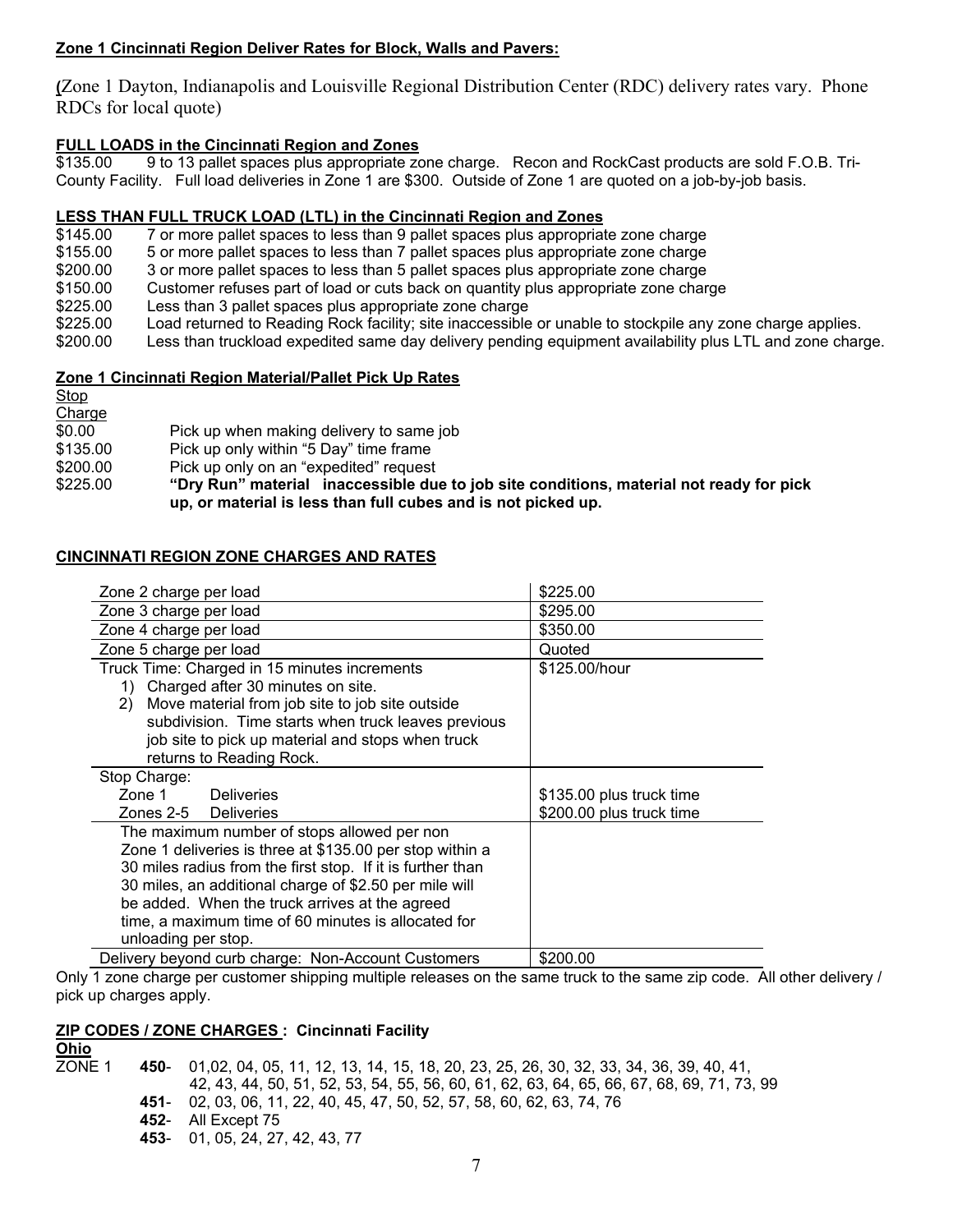**454**- 00, 01, 02, 03, 04, 05, 06, 07, 08, 09, 10, 13, 14, 15, 16, 17, 18, 19, 20, 21, 22, 23, 24, 25, 26, 27, 28, 29, 30, 31, 32, 33, 34, 35, 39, 40, 41, 49, 53, 59, 75<br>
20NE 2 450-03, 70 450- 03, 70 **451**- 01, 07, 10, 12, 13, 14, 15, 18, 41, 42, 46, 48, 53, 54, 56, 77 **453**- 07, 11, 15, 20, 22, 25, 30, 38, 45, 70, 71, 78, 81, 84, 85 85 Call for quote if Zip Code is not listed. **Kentucky** ZONE 1 **410**- 01, 05, 07, 09, 11, 14, 18, 30, 42, 48, 51, 52, 53, 59, 63, 71, 74, 75, 76, 80, 85, 91, 92, 94, 95 ZONE 2 **410**- 06, 33, 35, 95 410- 03, 04, 08, 10, 40, 43, 45, 46, 54, 83, 86 ZONE 4 **410**- 02, 34, 44, 55, 56, 61, 62, 96, 98 Call for quote if Zip Code is not listed. **Indiana** 470- 16, 22, 25, 35, 60 ZONE 2 **470**- 01, 10, 12, 31, 32, 39, 40, 41 **473**- 53 ZONE 3 **470**- 06, 11, 17, 18, 19, 20, 21, 24, 30, 33, 36, 37, 38, 42, 43 ZONE 4 **473**- 22, 25, 31, 57 Call for quote if Zip Code is not listed.

ROCKCAST PRODUCTS:

ALL ROCKCAST and RECON PRODUCTS ARE QUOTED F.O.B. PLANT (origin of manufacturing).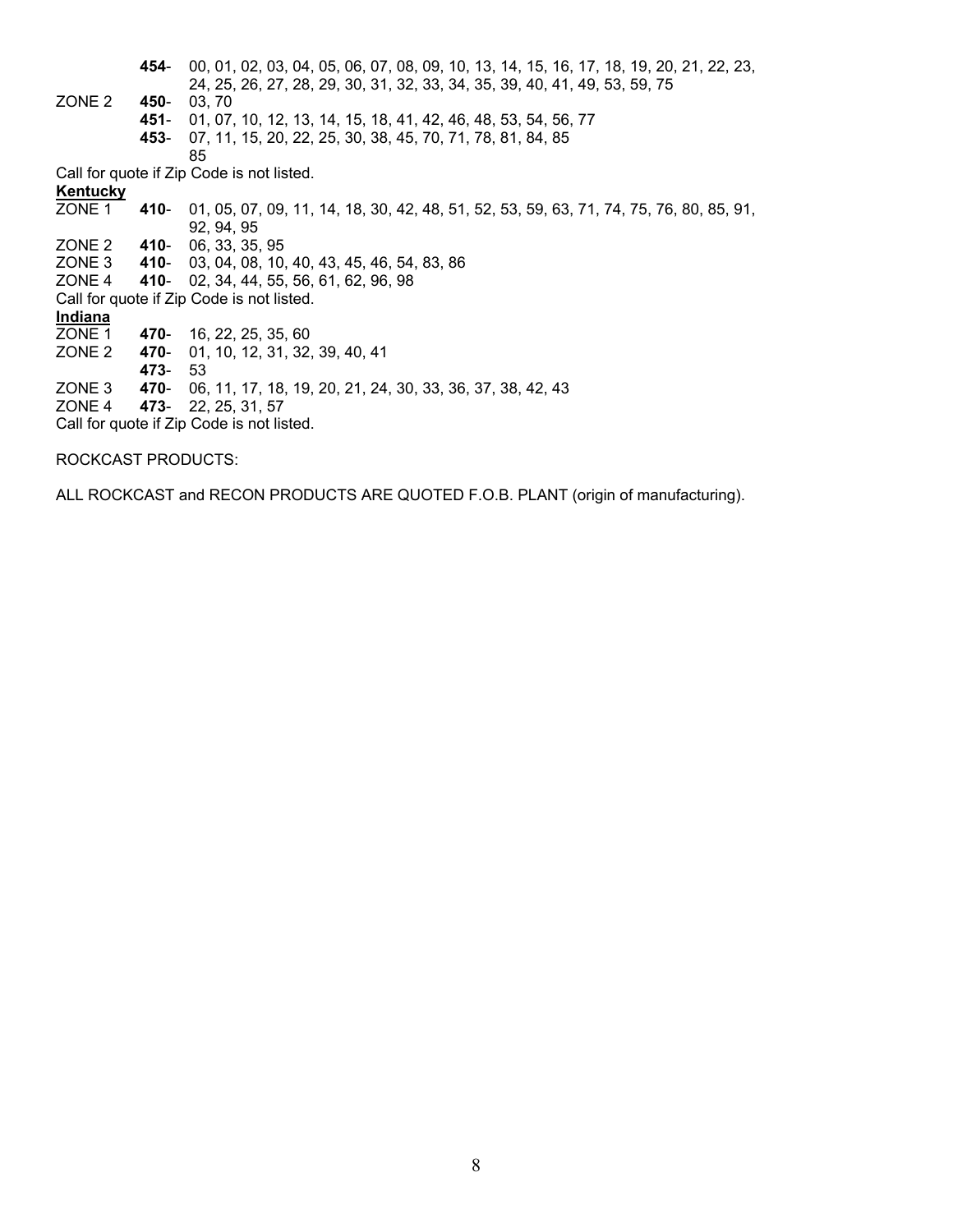EXHIBIT A



## **Reading Rock, Inc.**

## **Manufactured Concrete Masonry Unit Product Warranty**

Reading Rock, Inc. ("Reading Rock") warrants its Concrete Masonry Units (CMU) products to meet ASTM C90 manufacturing guidelines and specifications for the life of the product, provided the products have been installed, used and maintained according to industry accepted guidelines and as recommended by the manufacturer. This warranty does not cover damage resulting from improper installation, abuse, accidents, Acts of God, erosion from water, fire, normal wear and tear, fire, unauthorized modifications, misuse, or failure to properly maintain. This warranty is limited to the products' original purchaser and proof of purchase is required. This warranty is not transferable.

Defective or otherwise non-conforming manufactured products shall be removed and returned to Reading Rock, at the customer's sole cost and expense, where they will be tested by a certified materials laboratory in accordance to applicable ASTM standards. Any product that does not meet applicable ASTM specifications or acceptance criteria will be replaced by Reading Rock. Reading Rock's liability and the customer's exclusive and sole remedy for breach of warranty will be limited to replacement of the goods, or at Reading Rock's sole and absolution option, refund of the purchase price of any goods. Reading Rock's warranty does not include any other costs, including the cost of labor for replacement. Exact color matching and shape of replacement materials cannot be guaranteed. Reading Rock, in its sole and absolute discretion, may provide customer with an alternate color and/or shape available from its current product line at the time a warranty claim is accepted.

Due to the nature of the product and the manufacturing process, "efflorescence" may be present and does not constitute defective product. Efflorescence is a whitish, powder-like deposit that may appear on concrete products. It is no way affects the structural integrity of the concrete product and will wash and wear off over time. Industry acceptable products are available to assist in the cleaning and removal of efflorescence. The use of concrete setting practices and the building's detailing may also increase the possible occurrence of efflorescence. Because this is a natural occurrence, Reading Rock accepts no responsibility for this condition.

THERE ARE NO WARRANTIES OFFERED BY READING PROCK BEYOND THIS EXPRESS WARRANTY. THIS WARRANTY IS EXPRESSLY IN LIEU OF ALL OTHER WARRANTIES EXPRESS OR IMPLIED AND READING ROCK MAKES NO WARRANTY AS TO MERCHANTABILITY OR FITNESS OF THE GOODS SOLD FOR ANY PARTICULAR PURPOSE, PARTICULARLY AS TO RESULTS OBTAINABLE BY THE CUSTOMER, OR ITS CUSTOMERS OR ASSIGNS IN THE USE OF SUCH PRODUCTS. ANY SAMPLES PROVIDED ARE NOT TO BE CONSIDERED WARRANTIES OF GOODS. READING ROCK'S LIABILITY AND THE CUSTOMER'S EXCLUSIVE AND SOLE REMEDY FOR BREACH OF WARRANTY WILL BE LIMITED TO REPLACEMENT OF THE GOODS, OR, AT READING ROCK'S OPTION, REFUND OF THE PURCHASE PRICE OF ANY GOODS. READING ROCK CANNOT GUARANTEE THAT THE COLOR OF ANY REPLACEMENT GOODS WILL MATCH THE COLOR OF THE DEFECTIVE GOODS OR OF ORIGINAL GOODS WHICH ARE NOT REPLACED, AND REPLACEMENT LABOR IS NOT INCLUDED. READING ROCK WILL HAVE NO LIABILITY BEYOND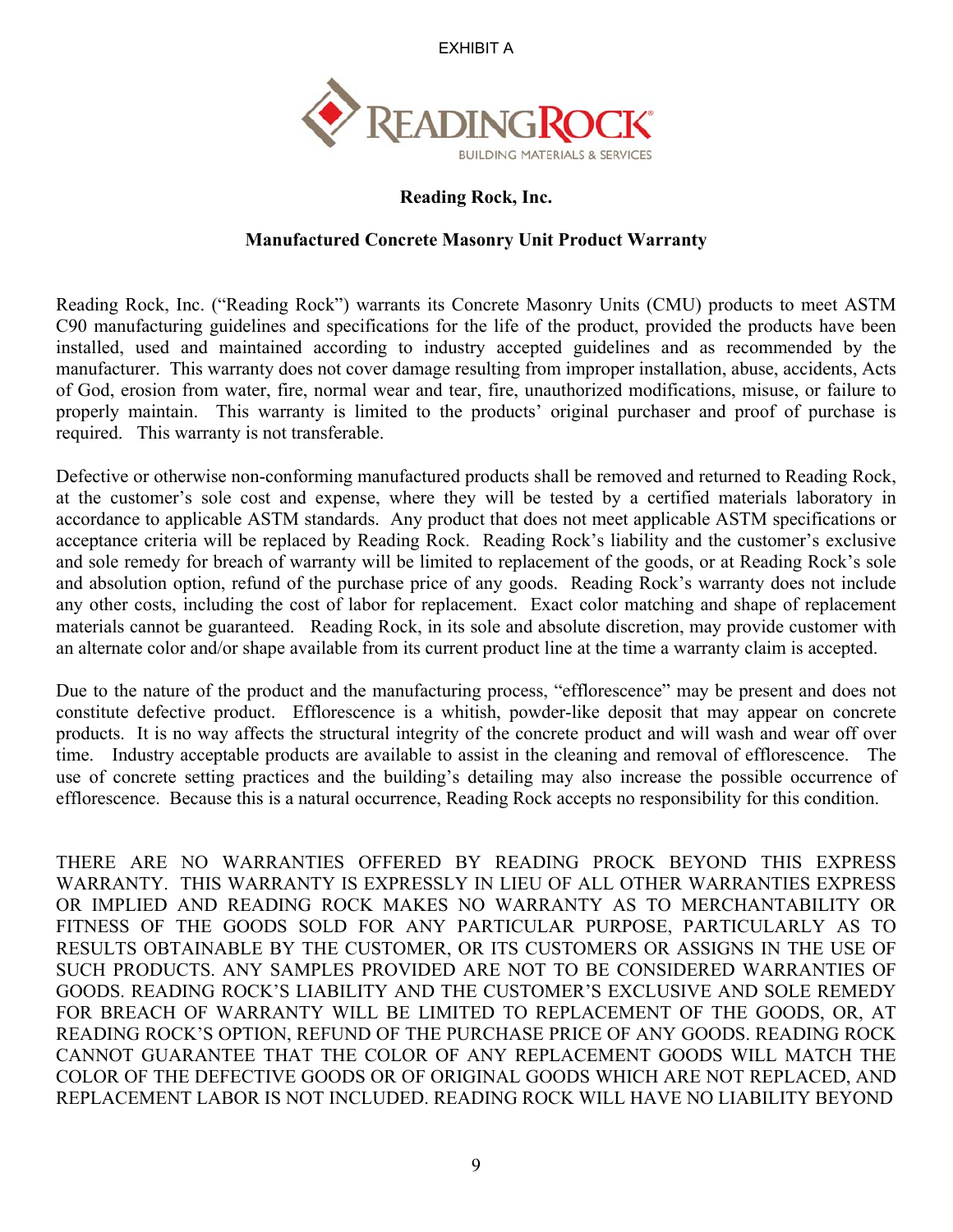THE PURCHASE PRICE NOR WILL READING ROCK BE LIABLE FOR ANY SPECIAL, CONSEQUENTIAL, INCIDENTAL OR INDIRECT DAMAGES INCURRED IN CONNECTION WITH THE GOODS.

THIS WARRANTY SPECIFICALLY DOES NOT APPLY TO (I) MANUFACTURED ROCKCAST PRODUCTS SOLD BY READING ROCK ON AN "AS IS" BASIS, SUCH AS "OVERRUNS", "SECONDS" AND "IRREGULARS", OR (II) ANY PRODUCTS SOLD BY READING ROCK BUT NOT MANUFACTURED BY READING ROCK.

The laws of the State of Ohio govern this warranty. For complete information regarding the sale of Reading Rock's products, please see the Terms & Conditions of Sale on the Reading Rock web site; www.readingrock.com.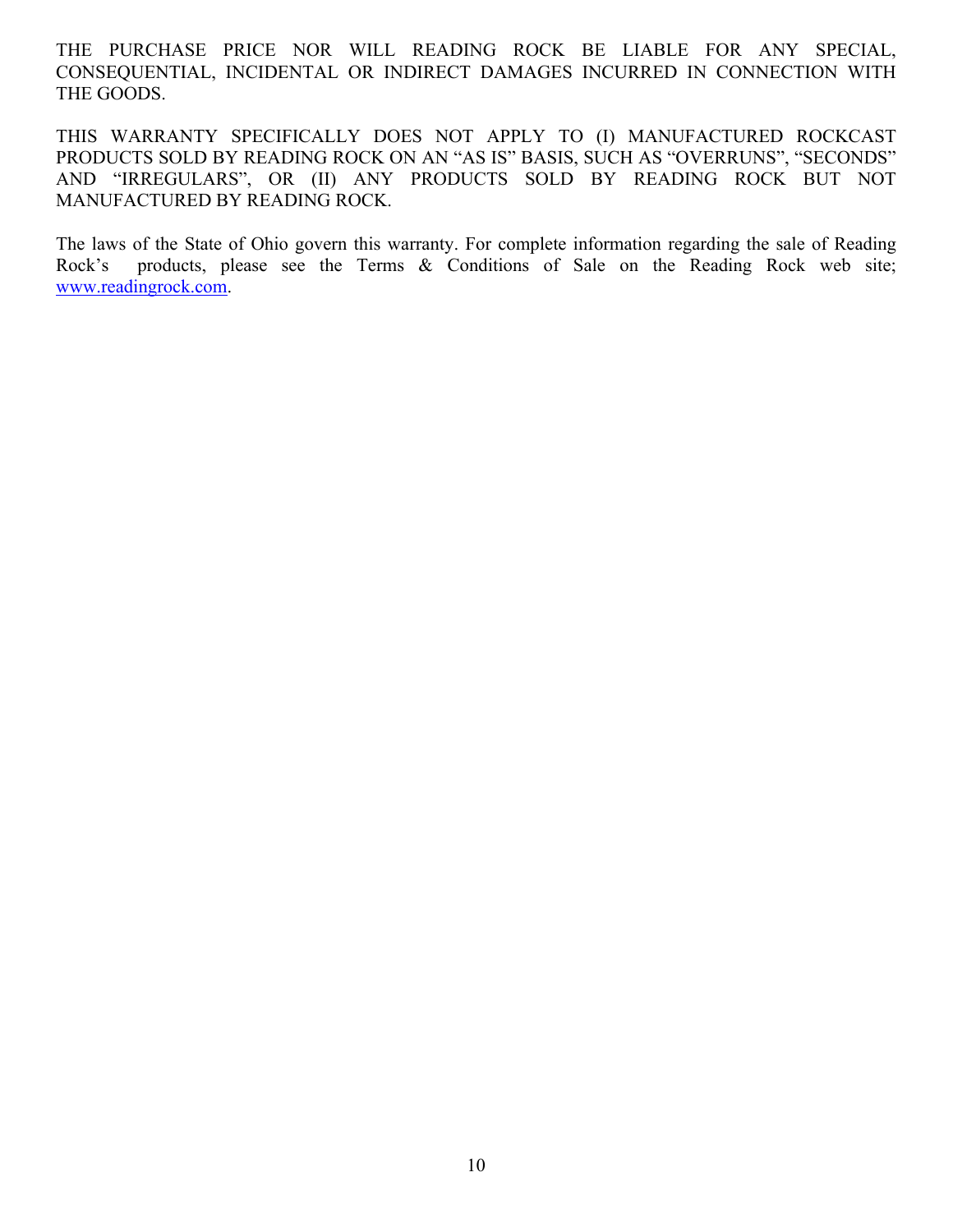EXHIBIT B



## **Reading Rock, Inc.**

## **Hardscapes Product Warranty**

Reading Rock, Inc. ("Reading Rock") warrants its manufactured hardscapes products (i.e.,paving stones, retaining and seat walls, AB Fence System and landscape accents) to meet ASTM manufacturing guidelines and specifications intended for residential applications for the life of the product, provided the products have been properly installed, used and maintained according to industry accepted guidelines and as recommended by the manufacturer. This warranty does not cover damage resulting from improper installation, abuse, excessive use or mis-use of concrete de-icers (especially those that contain a magnesium formulation), fertilizers, accidents, Acts of God, erosion from water, fire, normal wear and tear, unauthorized modifications, misuse, or failure to properly maintain. This warranty is limited to the products' original purchaser and proof of purchase is required. Reading Rock production tags from the warranted product must accompany all requests for warranty. This warranty is not transferable.

Defective or otherwise non-conforming manufactured products shall be removed and returned to Reading Rock, at the customer's sole cost and expense, where they will be tested by a certified materials laboratory in accordance to applicable ASTM standards. Any product that does not meet applicable ASTM specifications or acceptance criteria will be replaced by Reading Rock. Reading Rock's liability and the customer's exclusive and sole remedy for breach of warranty will be limited to replacement of the goods, or at Reading Rock's sole and absolution option, refund of the purchase price of any goods. Reading Rock's warranty does not include any other costs, including the cost of labor for replacement. Exact color matching and shape of replacement materials cannot be guaranteed. Reading Rock, in its sole and absolute discretion, may provide customer with an alternate color and/or shape available from its current product line at the time a warranty claim is accepted.

Due to the nature of the product and the manufacturing process, "efflorescence" may be present and does not constitute defective product. Efflorescence is a whitish, powder-like deposit that may appear on concrete products. It in no way affects the structural integrity of the concrete product and will wash and wear off over time. Industry acceptable products are available to assist in the cleaning and removal of efflorescence. The use of concrete setting beds may also increase the possible occurrence of efflorescence. Because this is a natural occurrence, Reading Rock accepts no responsibility or liability for this condition.

Reading Rock recommends allowing 8cm pavers to cure for two weeks after the manufacturing date to ensure the product reaches full strength. Installing pavers prior to and utilizing heavy machinery on top of the pavers, could result in damage to the product and Reading Rock will not be responsible for this damage.

Reading Rock paver products are manufactured to meet industry standards and are thus de-icing salt resistant; however, caution should be used when applying de-icing chemicals and excessive use should always be avoided as it may cause damage to the paver surface. Additionally, Reading Rock recommends using calcium based products or rock salt only. Do not use magnesium based products as they are very aggressive and may cause damage to the paver surface.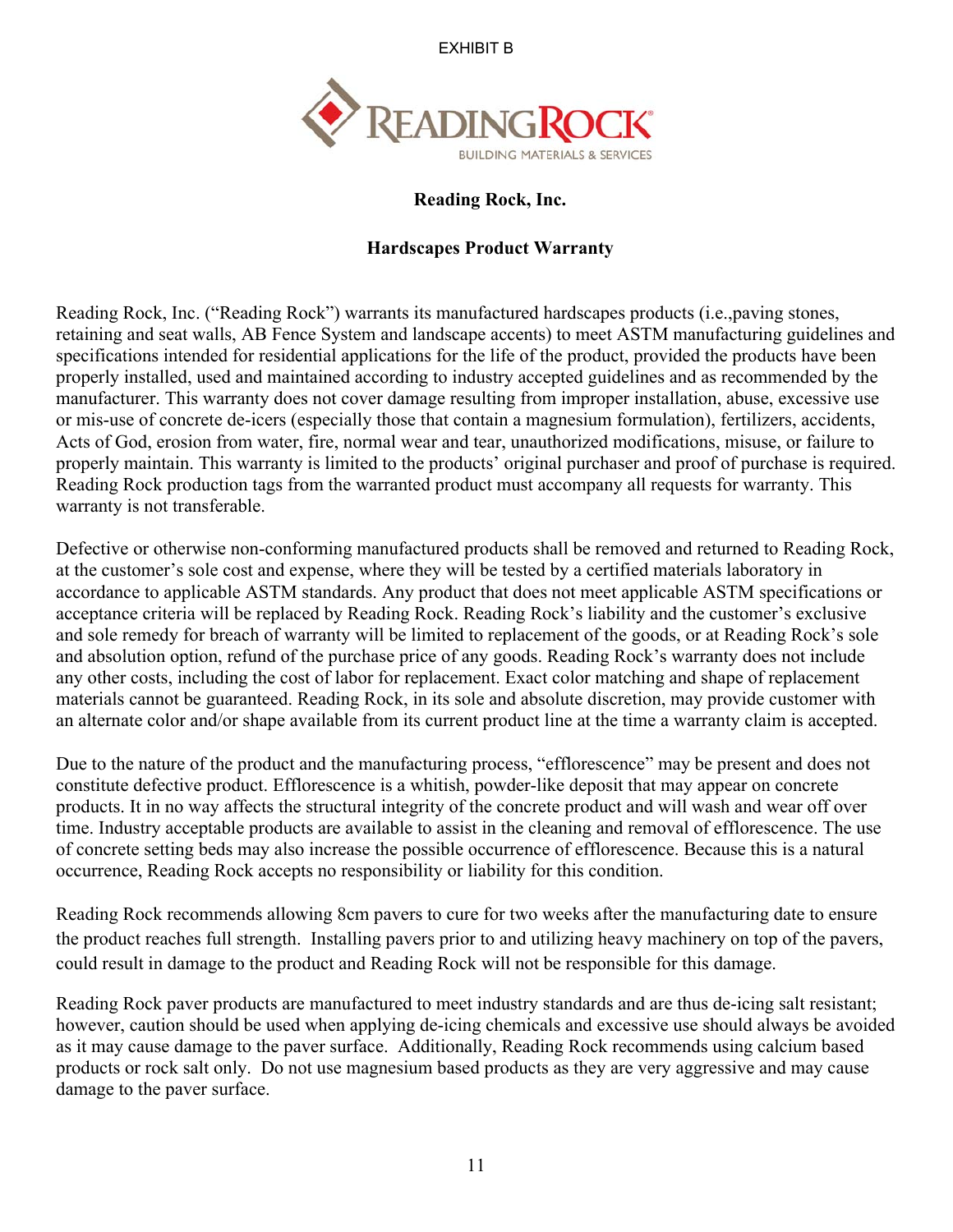THERE ARE NO WARRANTIES OFFERED BY READING ROCK BEYOND THIS EXPRESS WARRANTY. THIS WARRANTY IS EXPRESSLY IN LIEU OF ALL OTHER WARRANTIES,EXPRESS OR IMPLIED, AND READING ROCK MAKES NO WARRANTY AS TO MERCHANTABILITY OR FITNESS OF THE GOODS SOLD FOR ANY PARTICULAR PURPOSE, PARTICULARLY AS TO RESULTS OBTAINABLE BY THE CUSTOMER, OR ITS CUSTOMERS OR ASSIGNS IN THE USE OF SUCH PRODUCTS. ANY SAMPLES PROVIDED ARE NOT TO BE CONSIDERED WARRANTIES OF GOODS. READING ROCK'S LIABILITY AND THE CUSTOMER'S EXCLUSIVE AND SOLE REMEDY FOR BREACH OF WARRANTY WILL BE LIMITED TO REPLACEMENT OF THE GOODS, OR, AT READING ROCK'S OPTION, REFUND OF THE PURCHASE PRICE OF ANY GOODS. READING ROCK CANNOT GUARANTEE THAT THE COLOR OF ANY REPLACEMENT GOODS WILL MATCH THE COLOR OF THE DEFECTIVE GOODS OR OF ORIGINAL GOODS WHICH ARE NOT REPLACED, AND REPLACEMENT LABOR IS NOT INCLUDED. READING ROCK WILL HAVE NO LIABILITY BEYOND THE PURCHASE PRICE NOR WILL READING ROCK BE LIABLE FOR ANY SPECIAL, CONSEQUENTIAL, INCIDENTAL OR INDIRECT DAMAGES INCURRED IN CONNECTION WITH THE GOODS.

THIS WARRANTY SPECIFICALLY DOES NOT APPLY TO (I) MANUFACTURED HARDSCAPE PRODUCTS SOLD BY READING ROCK ON AN "AS IS" BASIS, SUCH AS "OVERRUNS", "SECONDS" AND "IRREGULARS", OR (II) ANY PRODUCTS SOLD BY READING ROCK BUT NOT MANUFACTURED BY READING ROCK.

The laws of the State of Ohio govern this warranty. For complete information regarding the sale of Reading Rock's products, please see the Terms & Conditions of Sale on the Reading Rock web site; www.readingrock.com.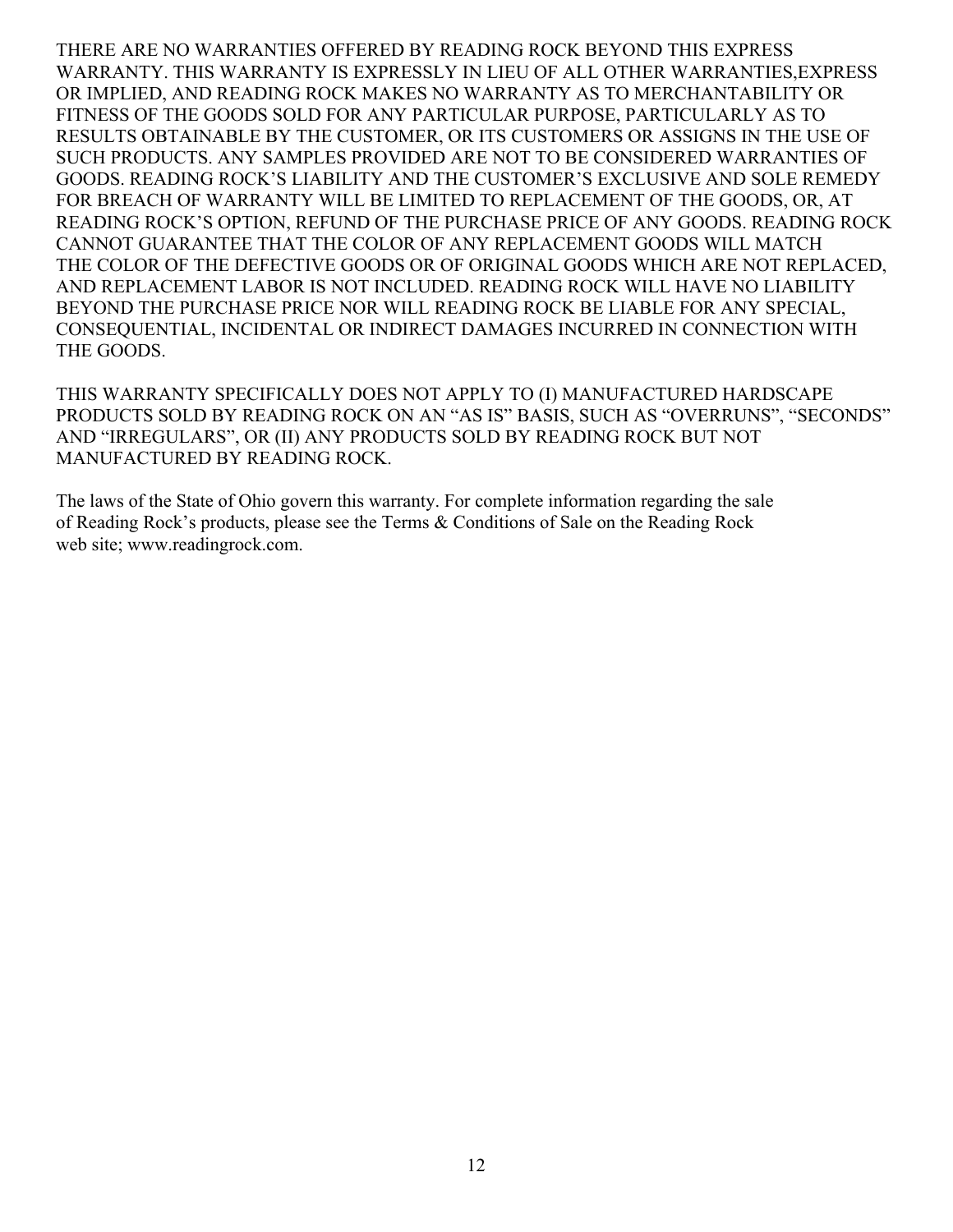EXHIBIT C



## **Reading Rock, Inc.**

## **RockCast Product Warranty**

Reading Rock, Inc. ("Reading Rock") warrants its RockCast branded manufactured products to meet ASTM manufacturing guidelines and specifications for the life of the product, provided the products have been installed, used and maintained according to industry accepted guidelines and as recommended by the manufacturer. This warranty does not cover damage resulting from improper installation, abuse, accidents, Acts of God, erosion from water, fire, normal wear and tear, unauthorized modifications, misuse, or failure to properly maintain. This warranty is limited to the products' original purchaser and proof of purchase is required. This warranty is not transferable.

Defective or otherwise non-conforming manufactured products shall be removed and returned to Reading Rock, at the customer's sole cost and expense, where they will be tested by a certified materials laboratory in accordance to applicable ASTM standards. Any product that does not meet applicable ASTM specifications or acceptance criteria will be replaced by Reading Rock. Reading Rock's liability and the customer's exclusive and sole remedy for breach of warranty will be limited to replacement of the goods, or at Reading Rock's sole and absolution option, refund of the purchase price of any goods. Reading Rock's warranty does not include any other costs, including the cost of labor for replacement. Exact color matching and shape of replacement materials cannot be guaranteed. Reading Rock, in its sole and absolute discretion, may provide customer with an alternate color and/or shape available from its current product line at the time a warranty claim is accepted.

Due to the nature of the product and the manufacturing process, "efflorescence" may be present and does not constitute defective product. Efflorescence is a whitish, powder-like deposit that may appear on concrete products. It in no way affects the structural integrity of the concrete product and will wash and wear off over time. Industry acceptable products are available to assist in the cleaning and removal of efflorescence. The use of concrete setting beds may also increase the possible occurrence of efflorescence. Because this is a natural occurrence, Reading Rock accepts no responsibility or liability for this condition.

THERE ARE NO WARRANTIES OFFERED BY READING ROCK BEYOND THIS EXPRESS WARRANTY. THIS WARRANTY IS EXPRESSLY IN LIEU OF ALL OTHER WARRANTIES, EXPRESS OR IMPLIED, AND READING ROCK MAKES NO WARRANTY AS TO MERCHANTABILITY OR FITNESS OF THE GOODS SOLD FOR ANY PARTICULAR PURPOSE, PARTICULARLY AS TO RESULTS OBTAINABLE BY THE CUSTOMER, OR ITS CUSTOMERS OR ASSIGNS IN THE USE OF SUCH PRODUCTS. ANY SAMPLES PROVIDED ARE NOT TO BE CONSIDERED WARRANTIES OF GOODS. READING ROCK'S LIABILITY AND THE CUSTOMER'S EXCLUSIVE AND SOLE REMEDY FOR BREACH OF WARRANTY WILL BE LIMITED TO REPLACEMENT OF THE GOODS, OR, AT READING ROCK'S OPTION, REFUND OF THE PURCHASE PRICE OF ANY GOODS. READING ROCK CANNOT GUARANTEE THAT THE COLOR OF ANY REPLACEMENT GOODS WILL MATCH THE COLOR OF THE DEFECTIVE GOODS OR OF ORIGINAL GOODS WHICH ARE NOT REPLACED, AND